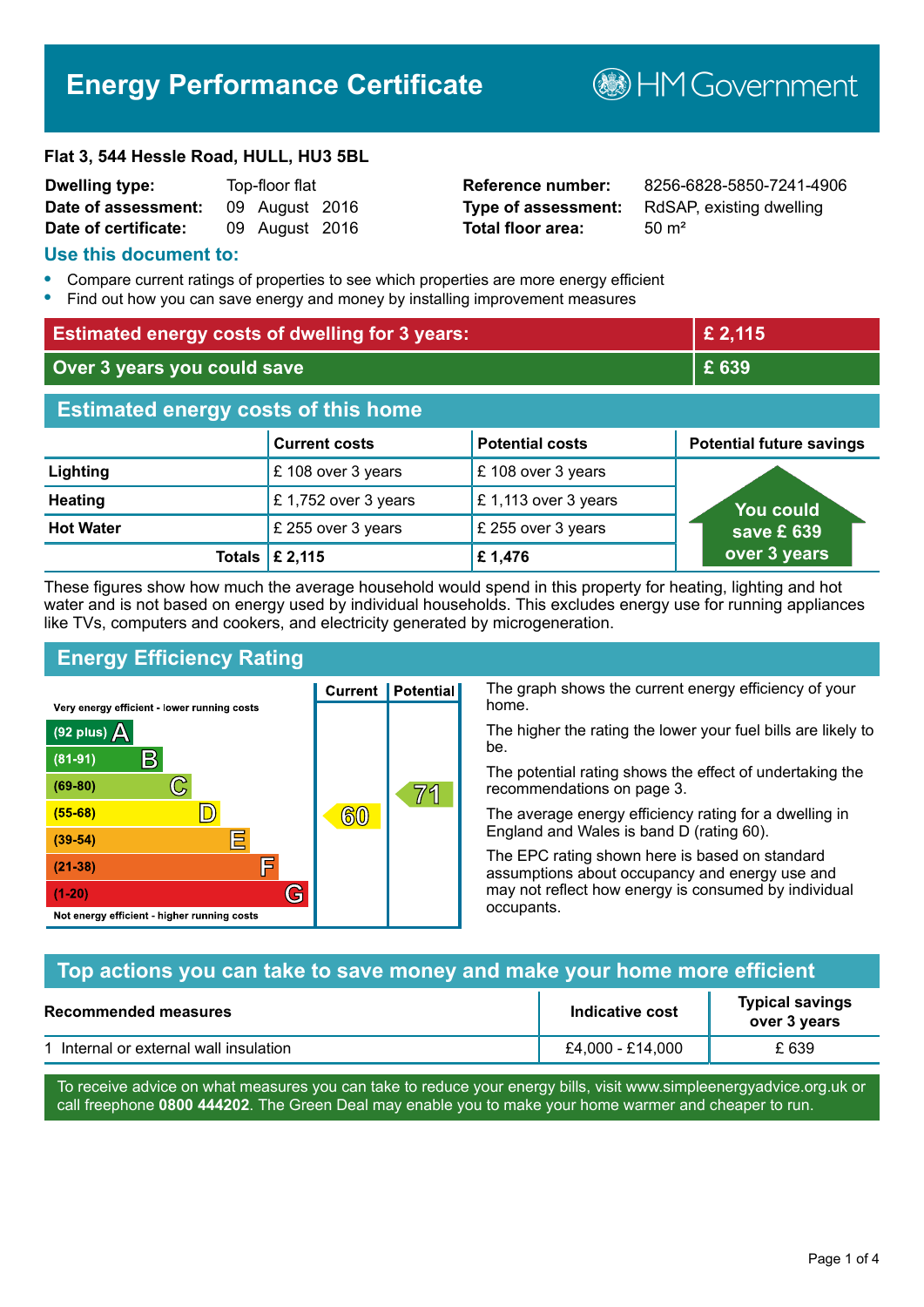# **Summary of this home's energy performance related features**

| <b>Element</b>        | <b>Description</b>                             | <b>Energy Efficiency</b> |
|-----------------------|------------------------------------------------|--------------------------|
| Walls                 | Solid brick, as built, no insulation (assumed) | ★★☆☆☆                    |
| Roof                  | Pitched, 200 mm loft insulation                | ★★★★☆                    |
| Floor                 | (other premises below)                         |                          |
| Windows               | Fully double glazed                            | ★★★☆☆                    |
| Main heating          | Boiler and radiators, mains gas                | ★★★★☆                    |
| Main heating controls | Programmer, room thermostat and TRVs           | ★★★★☆                    |
| Secondary heating     | None                                           |                          |
| Hot water             | From main system                               | ★★★★☆                    |
| Lighting              | Low energy lighting in all fixed outlets       | *****                    |

Current primary energy use per square metre of floor area: 339 kWh/m² per year

The assessment does not take into consideration the physical condition of any element. 'Assumed' means that the insulation could not be inspected and an assumption has been made in the methodology based on age and type of construction.

#### **Low and zero carbon energy sources**

Low and zero carbon energy sources are sources of energy that release either very little or no carbon dioxide into the atmosphere when they are used. Installing these sources may help reduce energy bills as well as cutting carbon. There are none provided for this home.

# **Your home's heat demand**

For most homes, the vast majority of energy costs derive from heating the home. Where applicable, this table shows the energy that could be saved in this property by insulating the loft and walls, based on typical energy use (shown within brackets as it is a reduction in energy use).

| <b>Heat demand</b>           | <b>Existing dwelling</b> | Impact of loft<br>insulation | Impact of cavity<br>wall insulation | Impact of solid<br>wall insulation |
|------------------------------|--------------------------|------------------------------|-------------------------------------|------------------------------------|
| Space heating (kWh per year) | 9.791                    | N/A                          | N/A                                 | (4, 469)                           |
| Water heating (kWh per year) | 1,756                    |                              |                                     |                                    |

You could receive Renewable Heat Incentive (RHI) payments and help reduce carbon emissions by replacing your existing heating system with one that generates renewable heat, subject to meeting minimum energy efficiency requirements. The estimated energy required for space and water heating will form the basis of the payments. For more information, search for the domestic RHI on the www.gov.uk website.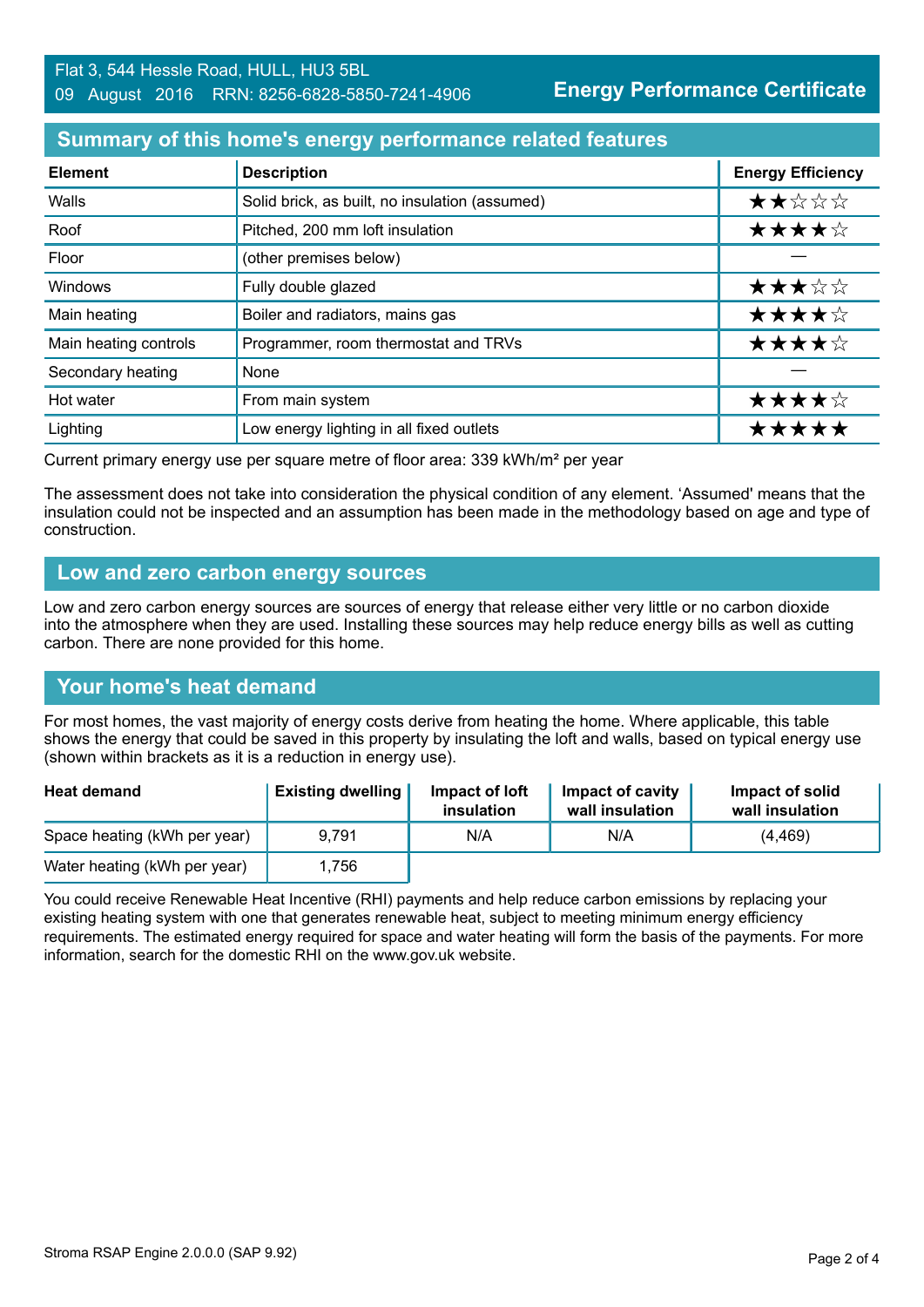#### Flat 3, 544 Hessle Road, HULL, HU3 5BL 09 August 2016 RRN: 8256-6828-5850-7241-4906

#### **Recommendations**

The measures below will improve the energy performance of your dwelling. The performance ratings after improvements listed below are cumulative; that is, they assume the improvements have been installed in the order that they appear in the table. To receive advice on what measures you can take to reduce your energy bills, visit www.simpleenergyadvice.org.uk or call freephone 0800 444202. Before installing measures, you should make sure you have secured the appropriate permissions, where necessary. Such permissions might include permission from your landlord (if you are a tenant) or approval under Building Regulations for certain types of work.

| Recommended measures                 | Indicative cost  | <b>Typical savings</b><br>per year | <b>Rating after</b><br><b>improvement</b> |
|--------------------------------------|------------------|------------------------------------|-------------------------------------------|
| Internal or external wall insulation | £4,000 - £14,000 | £ 213                              | C71                                       |

# **Financial Support and the Green Deal**

Green Deal Finance allows you to pay for some of the cost of your improvements in instalments under a Green Deal Plan (note that this is a credit agreement, but with instalments being added to the electricity bill for the property). The availability of a Green Deal Plan will depend upon your financial circumstances. There is a limit to how much Green Deal Finance can be used, which is determined by how much energy the improvements are estimated to **save** for a 'typical household'.

You may also be able to obtain support towards repairs or replacements of heating systems and/or basic insulation measures under the ECO scheme, provided that you are in receipt of qualifying benefits or tax credits. To learn more about this scheme and the rules about eligibility, visit www.simpleenergyadvice.org.uk or call freephone **0800 444202** for England and Wales.